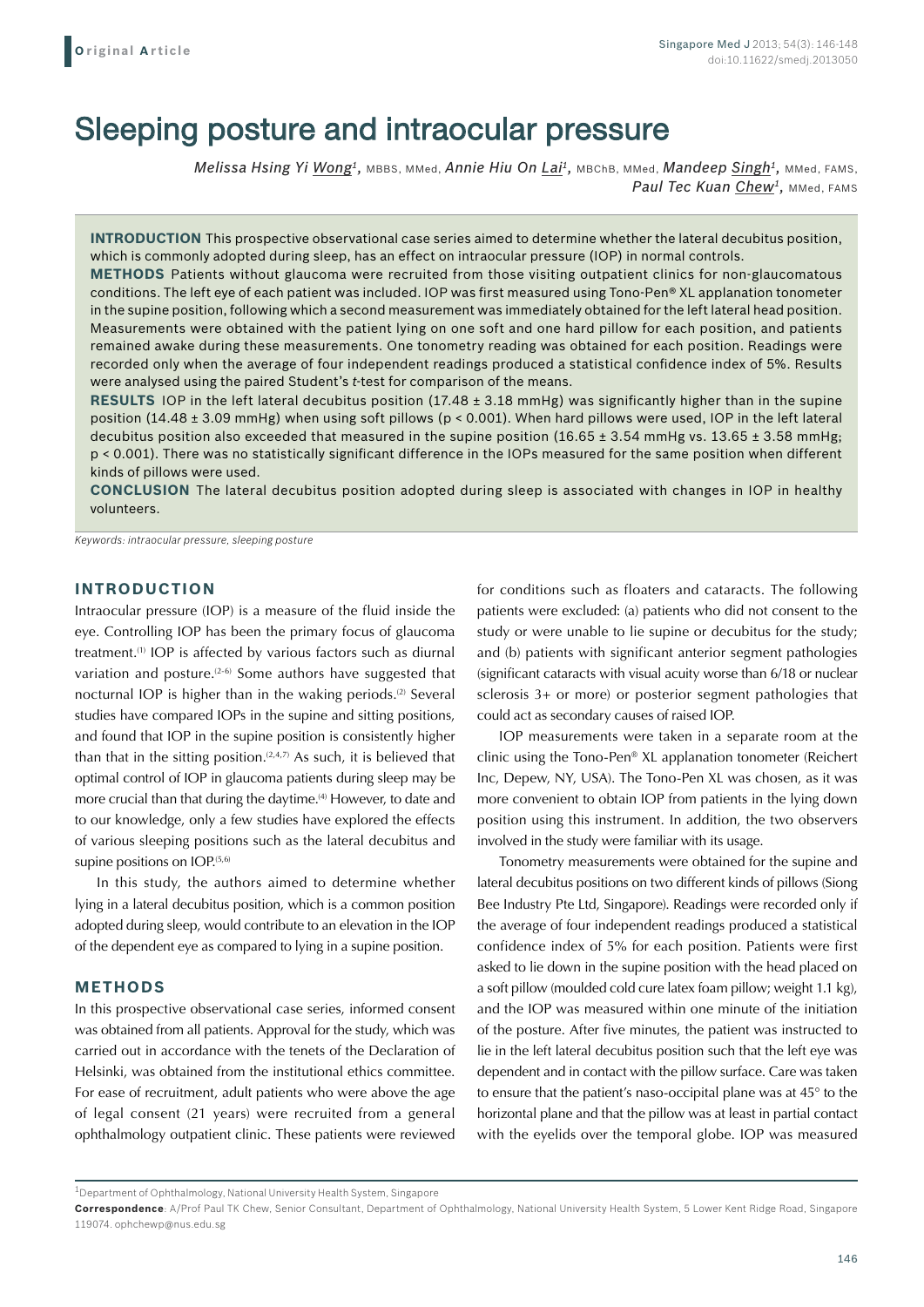again within one minute of the patient assuming this posture. The procedures to measure IOPs in the supine and left lateral decubitus positions were repeated with the patient's head placed on a hard pillow (moulded cold cure latex foam pillow; weight 1.5 kg). The same pillows were used for all patients.

IOP measurements were taken between 8 am and 6 pm for all enrolled patients (the time of measurement was not standardised). Patients remained awake during IOP estimation. All IOP estimations were performed by one of the two observers. Each observer was responsible for measuring the IOPs at the different positions using both the pillows for each patient recruited. All measurements were made using the same tonometer, and the average of four readings of IOP, each producing a statistical confidence index of 5%, were taken. The readings were obtained from the left eye of all patients during the study to further standardise the measurements by each observer. The paired Student's *t*-test was used to compare the means of the IOPs obtained, and results were considered to be statistically significant at  $p < 0.05$ .

### **RESULTS**

A total of 23 left eyes of 23 patients were included in the study. Table I shows the demographical data and the clinical diagnoses of the cohort. The majority of the patients were male ( $n = 15$ , 65.2%) and the mean age of the patients was  $52.3 \pm 16.2$  years. Ocular diagnoses in the group included cataracts (30.4%), dry eyes (26.0%), blepharitis (22.7%), vitreous syneresis (13.0%) and others (8.7%). IOP in the left lateral decubitus position was significantly higher than in the supine position (mean difference  $-3.00 \pm 3.36$  mmHg; p < 0.001) when soft pillows were used. This difference in IOPs between the two postures was similarly significant when hard pillows were used (mean difference −3.00  $\pm$  2.54 mmHg;  $p < 0.001$ ) (Tables II and III). The difference in the IOPs measured for the same position when soft and hard pillows were used was, however, not statistically significant.

### **DISCUSSION**

We found that when a left lateral decubitus position was adopted, IOP increased in patients using both soft and hard pillows. There was a significant increase of 3 mmHg in IOP on lying laterally compared to when lying supine. While this increase might have been, in part, a result of posture change, there is the possibility that direct mechanical compression of the pillow on the eye as the patient lay laterally plays a role in the changes in IOP. Our results bespeak the possible implications of such compression in patients with prominent facial soft tissue or exophthalmos, and whether such patients would experience higher IOP than patients with thin, bony facial structures. This is an interesting notion that could be further explored in future studies. Notably, there was no significant difference in the IOPs measured for a particular position regardless of the type of pillow used by the patients.

Korenfeld and Dueker<sup>(6)</sup> reported a significant elevation of IOP in the dependent eye during sleep, showing a mean peak IOP of **Table I. Patient demographics and clinical diagnoses (n = 23).**

| Demographic               | No. (%)         |
|---------------------------|-----------------|
| Mean age $±$ SD (yrs)     | $52.3 \pm 16.2$ |
| Gender                    |                 |
| Male                      | 15(65.2)        |
| Female                    | 8(34.8)         |
| <b>Clinical diagnosis</b> |                 |
| Cataracts                 | 7(30.4)         |
| Dry eyes                  | 6(26.0)         |
| <b>Blepharitis</b>        | 5(22.7)         |
| Vitreous syneresis        | 3(13.0)         |
| Other                     | 2(8.7)          |

SD: standard deviation

**Table II. Comparison of intraocular pressure in the left eye based on pillow type and position.**

| <b>Position</b>       | Mean $IOP \pm SD$ (mmHg) | p-value            |                   |       |
|-----------------------|--------------------------|--------------------|-------------------|-------|
|                       | Soft pillow              | <b>Hard pillow</b> | <b>Difference</b> |       |
| Supine<br>$(n = 23)$  | $14.48 \pm 3.09$         | $13.65 \pm 3.58$   | $0.83 \pm 2.95$   | 0.193 |
| Lateral<br>$(n = 23)$ | $17.48 \pm 3.18$         | $16.65 \pm 3.54$   | $0.83 \pm 2.62$   | 0.145 |

IOP: intraocular pressure; SD: standard deviation

**Table III. Comparison of intraocular pressure in the left eye based on position .**

| <b>Pillow type</b> | Mean $IOP \pm SD$ (mmHg) |                  |                   | p-value      |
|--------------------|--------------------------|------------------|-------------------|--------------|
|                    | <b>Supine</b>            | Lateral          | <b>Difference</b> |              |
| Soft<br>$(n = 23)$ | $14.48 \pm 3.09$         | $17.48 \pm 3.18$ | $-3.00 \pm 3.36$  | ${}_{0.001}$ |
| Hard<br>$(n = 23)$ | $13.65 \pm 3.58$         | $16.65 \pm 3.54$ | $-3.00 \pm 2.54$  | ${}_{0.001}$ |

IOP: intraocular pressure; SD: standard deviation

 $40 \pm 11$  mmHg and a statistically significant agreement of 78% between the eye with a greater cup-disc ratio and the side usually slept on. The authors also believed that during sleep, the weight of the head was transmitted to the globe in eyes that were more consistently opposed to bedding surfaces.(6) The results of our study support the findings of Korenfeld and Dueker. In glaucoma patients with progressive glaucomatous optic neuropathy despite apparent adequate therapy, we believe that it is important to consider sleeping posture as a cause. It is also possible that transient elevations of IOP in the dependent eye when in the lateral decubitus position may, to some extent, account for some patients with normal tension glaucoma. These patients, who show normal pressure recordings in the clinic during waking hours, are known to develop raised IOP while sleeping. Therefore, we propose that sleep studies measuring IOP over time might be needed for patients with normal tension glaucoma.

The authors are aware that this study is not without its shortcomings. First, IOP was measured within minutes of posture adjustment in our study. We know from the literature that autoregulation of ocular blood flow, and thereby the IOP, occurs with changes in posture.<sup>(8)</sup> Thus, a more reliable approach might have been to wait for about five minutes after the initiation of posture before checking IOP, in order to allow for such autoregulation to take effect. Nevertheless, it is interesting to